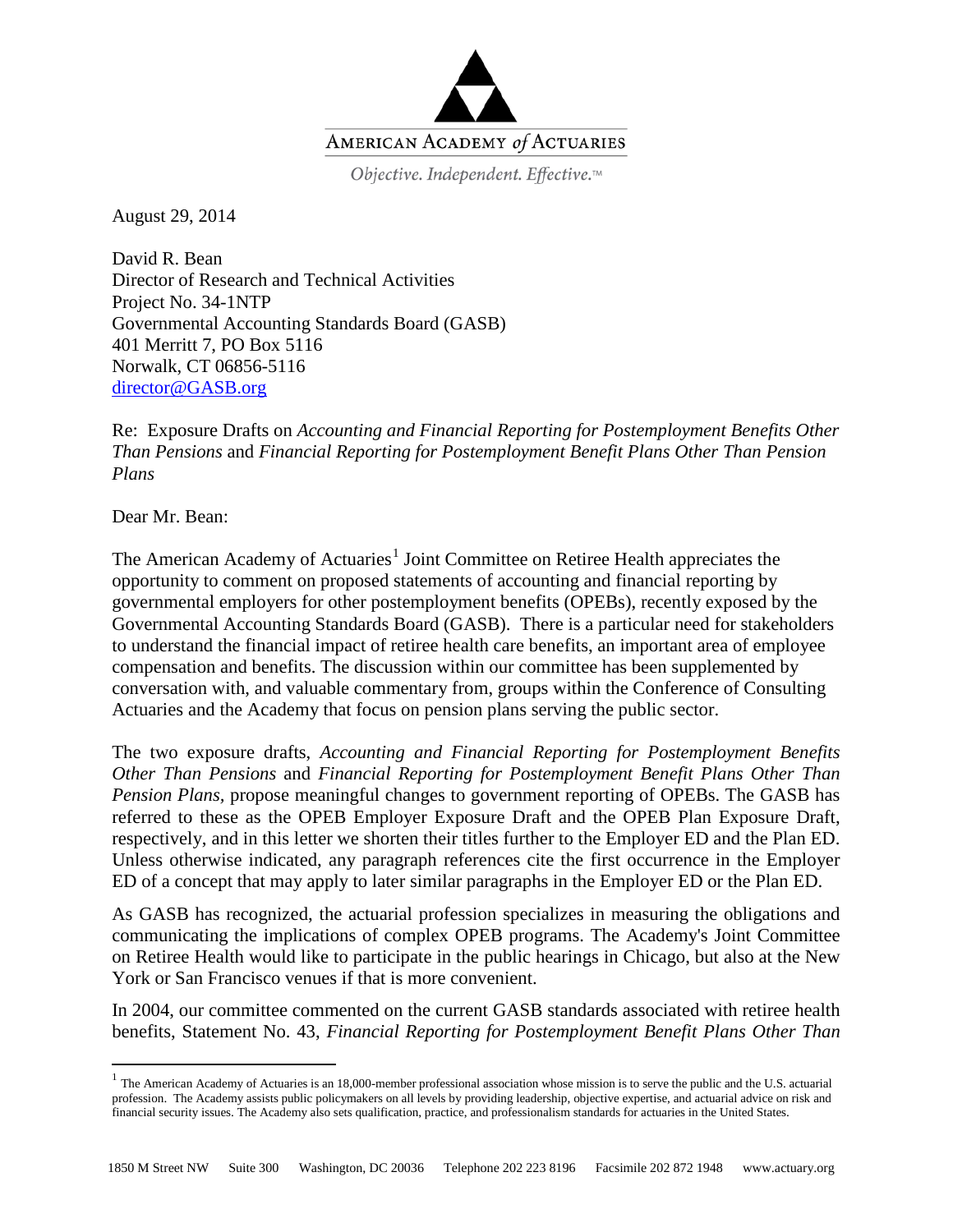*Pension Plans,* and Statement No. 45, *Accounting and Financial Reporting by Employers for Postemployment Benefits Other Than Pension*. We were gratified to know that comments we made, particularly clarifications regarding implicit subsidies, were appreciated by the Board. The bulk of this letter will comment on the changes proposed in the EDs, with some commentary on aspects carried over from the earlier standards.

## **Introduction**

We believe OPEBs constitute a liability. There may be associated questions of legal liability and the measurement of the liability, but when a government is providing, or intends to provide, OPEBs, particularly retiree health benefits, to its retirees, the financial effects of doing so should be quantified and transparent to stakeholders. We support the GASB in its prior steps to do so and in the current effort to improve accountability of financial reporting and the usefulness of decision relevant information regarding OPEBs.

While there are substantial differences between pension and OPEB liabilities, for the most part, these differences do not require different accounting treatment. For example, measures of OPEB liability are significantly more volatile than measures of total pension liability, due to a variety of factors including changes in the health care market, frequent changes in assumptions, and the plan sponsor's legal ability to make changes in plan design or eliminate benefits.

There may be some concern about the uncertainty of the legal obligation to substantively continue a current plan. The Board has noted, however, that a government's promise to provide OPEBs may represent a legal liability or a constructive liability. If that promise is intact at a financial statement date, the obligation should be recognized. We agree with that conclusion.

The uncertainty and the volatility of the measurements, however, do not indicate to us that the measurements fail the requirements of Concept Statements 1 and 3 to be recognized in the basic financial statements. We concur with the proposed change to recognize the Net OPEB Liability in the basic financial statements.

In the absence of a legal obligation, the measurement of liabilities may vary in ways beyond what has been recognized in accounting standards. This has been discussed in actuarial literature and we could provide further information if it is of interest.

# **Actuarial Standards and Guidance**

We are gratified that the proposed EDs continue the GASB pattern of reliance upon Actuarial Standards of Practice (ASOPs). We note, however, that the EDs refer to ASOPs in inconsistent ways. Particular instances can be furnished but our general concern is stated here.

ASOP No. 1 states that failure to follow a "should" statement in any of the ASOPs constitutes a deviation from the guidance. "Deviation" is defined in ASOP No. 1 as "The act of departing from the guidance of an ASOP." When a deviation from the guidance in an ASOP occurs, the actuary is required to disclose the deviation (including the rationale for deviating) for the actuarial communication to remain in compliance with the ASOP. As such, once the deviation is disclosed in accordance with the ASOP in the actuarial communication, the actuary has performed his or her work in conformity with the ASOPs.

Some of the current ED language states that work should be in accordance with, or conformity to, ASOPs. We believe the emphasis, however, should be on *guidance* in the ASOPs. Otherwise, in cases of deviation from the guidance, the EDs might be interpreted to set the bar so low that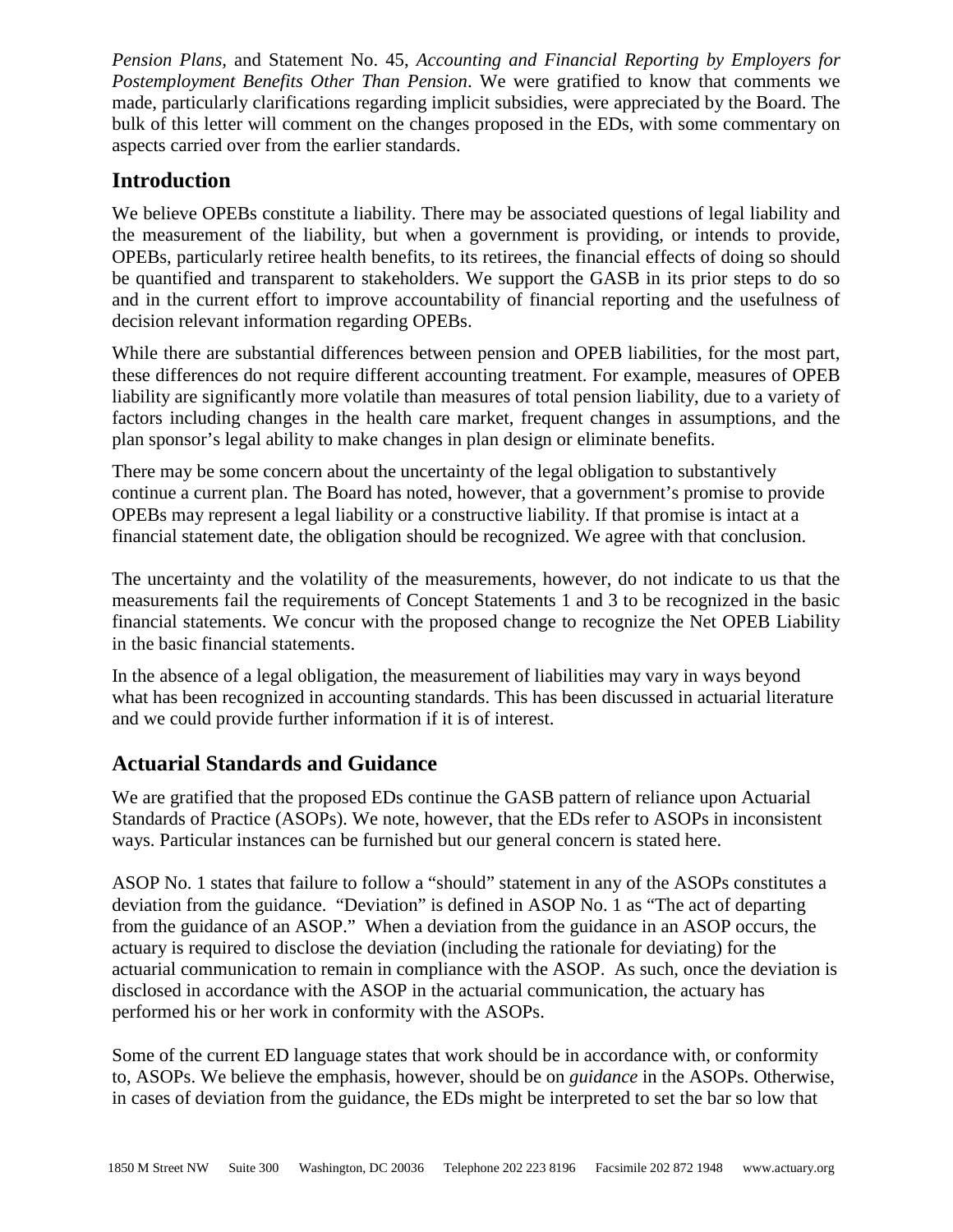the actuarial results are merely "in accordance with the ASOPs" or merely "in conformity with the ASOPs". The language we suggest is that the actuarial assumptions and methods be in conformity or accordance "with *the guidance contained in the applicable* Actuarial Standards of Practice issued by the Actuarial Standards Board." The absence of the reference to the guidance in the ASOPs may render it inconsistent with GASB's intent to incorporate the entire Actuarial Standards of Practice in its accounting standards-setting process.

Following the guidance in ASOPs is a central concept to compliance with ASOPs as it is intended by the Actuarial Standards Board given that ASOPs tend to be principle-based. Therefore, we recommend adjusting the wording in each relevant reference to the ASOPs so as to refer to "*the guidance"* in the Actuarial Standards of Practice issued by the Actuarial Standards Board.

# **Areas of comment**

Our review of the EDs raises some concern that the recently-revised pension concepts have been carried into the proposed OPEB EDs without allowing for sufficient distinction between the two types of benefits: retirement income and other postretirement benefits. We focus our comment in this letter on the following areas: **Measuring the Total Liability,** with comments on **Projecting, Discounting and Attribution, Measuring Expense, Disclosures,** and **Illustrations.**  The technical nature of some issues related to comments below may need to be explored further, and we offer our assistance in developing language to meet GASB objectives.

# **Measuring Total Liability**

### **1.a. Projecting Claims - Excise Tax**

Employer ED paragraph 30 and associated paragraphs in the Basis for Conclusions refer to "taxes and other assessments" without mentioning specific types. One type that we believe should be specifically mentioned is the 40% excise tax of the Affordable Care Act, on per-capita benefit costs in excess of certain annual limitations. There has been wide variability in whether and how actuaries have calculated an OPEB liability for this expected future tax. We recommend a clarification be added stating that any excise tax OPEB liability, calculated by an actuary, should be included in the OPEB liability (as opposed to omission or footnote disclosure). In addition, we suggest that any final guidance would include discussion of this issue.

# **1.b. Projecting Claims - Employer Group Waiver Plan (EGWP)**

Employer ED paragraph 30 and others, refer to "subsidies expected to be received for making benefit payments other than those received for providing Medicare benefits." With the exception of Medicare Part D Retiree Drug Subsidy payments (upon which the Board has issued Technical Bulletin 2006-1), the proposed statements direct that "projected benefit payments should not be reduced by subsidies expected to be received for making benefit payments *other than those received for providing Medicare benefits* [emphasis added]."

It is not clear if the latter exception would apply in the increasingly common case where a governmental employer provides prescription drug benefits to Medicare-eligible retirees through the use of an Employer Group Waiver Plan (EGWP) in a fully insured contract with an insurance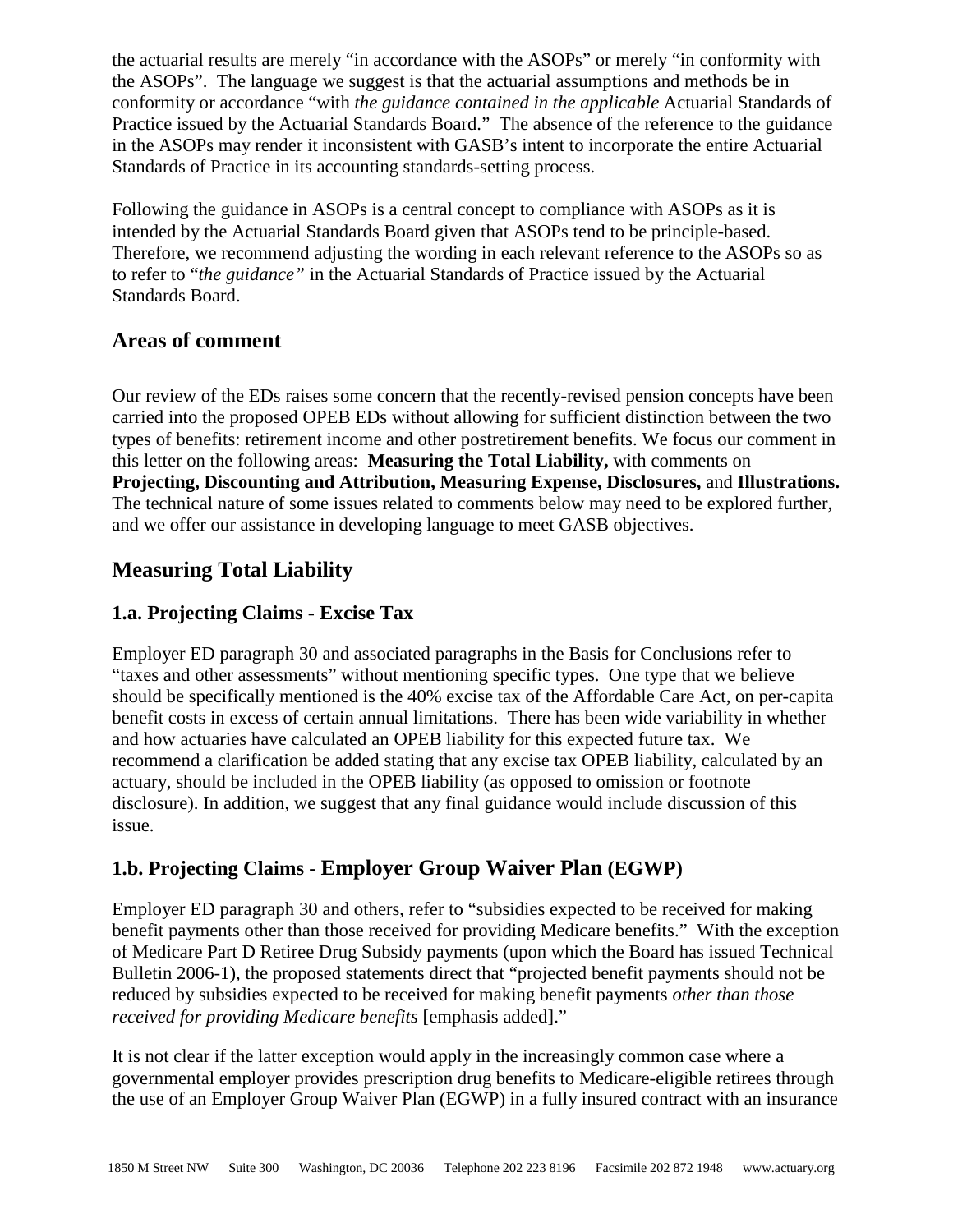company. In this situation, the insurance company receives the Medicare Part D subsidies (including payments from pharmaceutical companies), then passes those subsidies along to the employer, so as to reduce the fully insured rate and, therefore, the projected payments. In this case, we understand the transaction is between the insurance company and the federal government, without plan or employer actually being participants in the transaction with the federal government. It seems appropriate for the net payment to form the basis of the ageadjusted premiums approximating claims costs.

In the case of self-insurance, we request clarification of the treatment when the agent (e.g., an insurance company) receives the EGWP subsidy and thereby reduces the claim demands upon the employer. A similar arrangement becomes more complex if the agent (e.g., a state) administering a multiple employer self-insured health plan receives the subsidies and therewith reduces the rates otherwise chargeable to each participating entity – operating much like an insurance company. Clarification in these areas, or more specifics on which subsidies would not reduce the projected benefit payments and which would be deemed "received for providing Medicare benefits," would be welcome.

In Employer ED Appendix B (Basis for Conclusions), paragraph B41 begins with "This Statement includes a requirement to reduce projected OPEB payments by the amount of *reimbursements* [emphasis added] for Medicare benefits provided through the employer's OPEB plan." We cannot identify in what paragraph the ED expresses that requirement or makes any mention of reimbursements. Paragraph B42 then states "The Board concluded that *subsidies*  [emphasis added] associated with these benefits should not be considered in the projection of OPEB payments." This disparate treatment expressed in the Basis for Conclusions is not so apparent in the ED itself, nor is the difference between "reimbursements" and "subsidies" clear. We recommend clarifying when and whether a payment constitutes a reimbursement or a subsidy, and to do so within the ED itself.

### **1.c. Projecting Claims - Implicit Rate Subsidy and Cross Employer Subsidy**

We raise a point of interest about pooled health plans where a single premium rate is used for all employers in a group that includes actives and retirees not eligible for Medicare. Assuming the coverage is primary for all participants and the retirees are older, the expectation is that a retrospective look will show that retiree claims per capita are higher, and the single one-year rate results in actives subsidizing retirees. An actuarial measurement, consistent with ASOP No. 6, would project that higher retiree cost when valuing the OPEB liability portion of the plan.

A potential issue arises as to what proportion of this liability should be reported by each employer participating in the pooled health plan. If the intent of the ED is for each employer to report a liability for the value of the benefits attributable to its employees, the claims costs for each employer's retirees would be the basis for the reported liability. Alternatively, if the intent of the ED is for each employer to report a liability for the expected contribution for that employer to the pool for retiree benefits, the attribution of the pool's total OPEB liability for each employer might be based on some different allocation method.

Under such an alternative allocation, an employer with a lower proportion of retirees in the current pool would likely be allocated a greater share of the pool's total OPEB liability than under the first method. For the employer with a higher proportion of retirees, the effect on the liability of such an alternative allocation would likely be to lower it.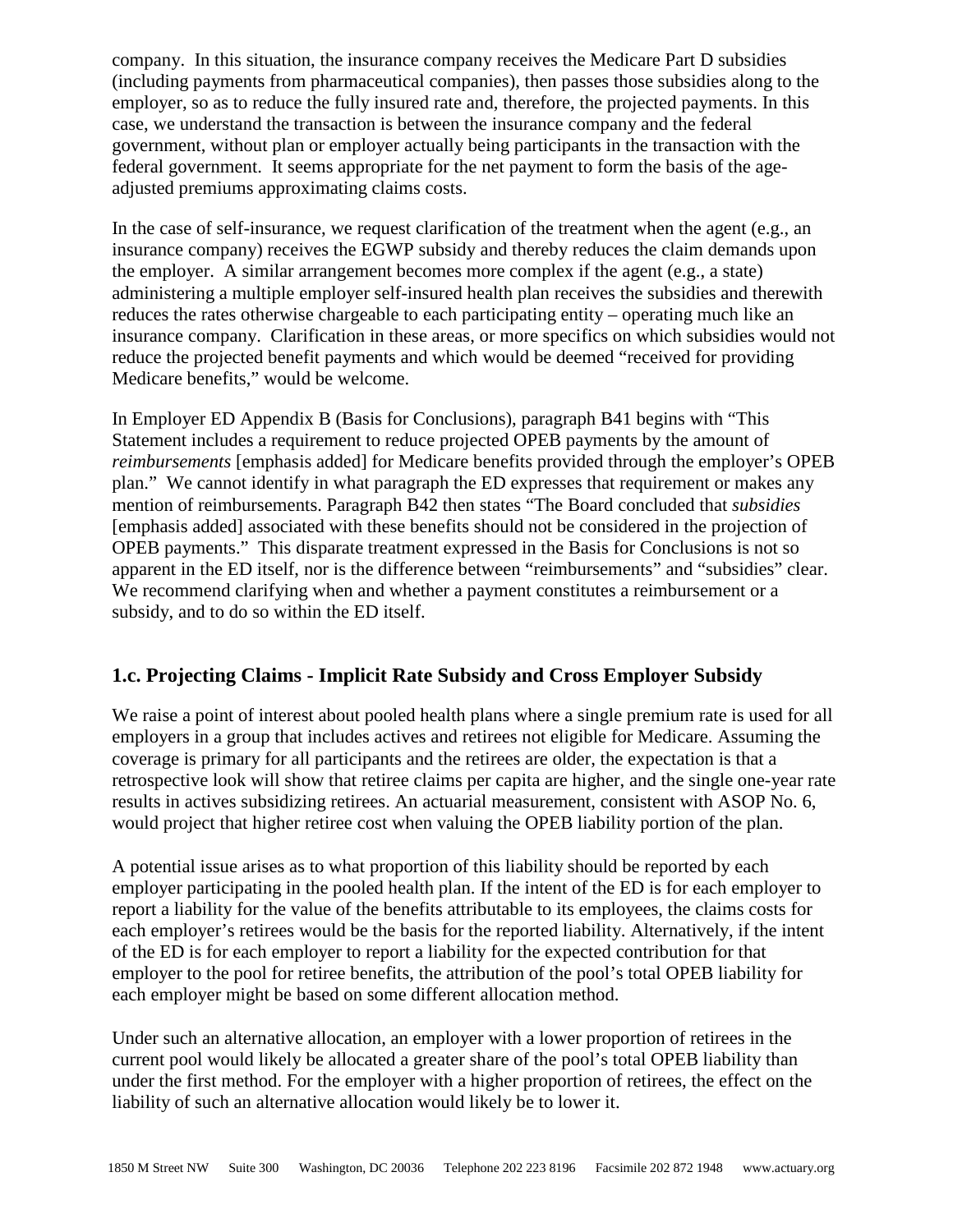While any cross subsidy for an individual employer may be fairly certain in the first year, it is unlikely to be clear if or how that cross subsidy will continue.

If the intent of the ED is to report a liability based on the value of the benefits attributable to each employer's employees, we don't believe a change is necessary. If the intent of the ED, however, is to report a liability for the expected contribution for each employer to the pool for retiree benefits, some additional thought should be given as to how to best accomplish that intent.

### **2.a. Discounting - Possible undesired result due to calculation method**

### **Overview of Concern**

Paragraphs 35-37 of the ED provide guidance on the calculation of the discount rate in a manner similar to that provided in GASB 67 and 68. We are concerned that the current language will result in a discount rate equal to the long-term rate of return on assets in some cases where benefits are being substantially financed by government contributions and not by investment earnings on those contributions. We understand from the Basis for Conclusions in the Employer ED paragraphs B50 through B55 that the use of the long-term rate of return as the discount rate was predicated on the plan accumulating assets and earning investment returns before paying out benefits.

Consider, for example, a hypothetical plan with a minimal amount of assets in a trust but the sponsor consistently contributes an amount equal to the benefit payments for the year. The nominal amount of assets earns the long-term expected return, but the contributions are effectively used immediately to pay the benefits and do not get the benefit of investment returns. Under the current description of the methodology to calculate the discount rate, such a funding strategy would not have a crossover date and would use the long-term expected return as the discount rate. This result appears to contradict the intent expressed in the Basis for Conclusions of what the discount rate should represent.

### **Why This Concern Is Especially Relevant for OPEBs**

Historically, most OPEB plans have not been prefunded. Even with the advent of GASB No. 45, many plans have not established trusts, or have contributed only funds as they become available. Because of the poor initial funding, actuarially determined contributions (ADC) are frequently far higher than pay-as-you-go costs and many governments find it difficult to increase their OPEB commitment in their budget to that level. Some are not funding at all, while others are only making ad-hoc contributions from non-budgeted funds (e.g., transferring surplus reserves from the employee health fund, or federal reimbursement under Medicare Part D) or adopting ramp-up strategies to the ADC from the budget. For many plans, benefit payments are projected to increase at rates far greater than payroll, as healthcare costs increase and "baby boomers" retire.

#### **Recommendation**

Given GASB's objective of preventing the use of a discount rate equal to the long-term expected return when assets are not actually expected to accumulate significantly in advance of paying the benefits, we recommend GASB develop appropriate additional parameters to the crossover test while retaining the basic structure established in GASB 67 and 68. We offer our assistance in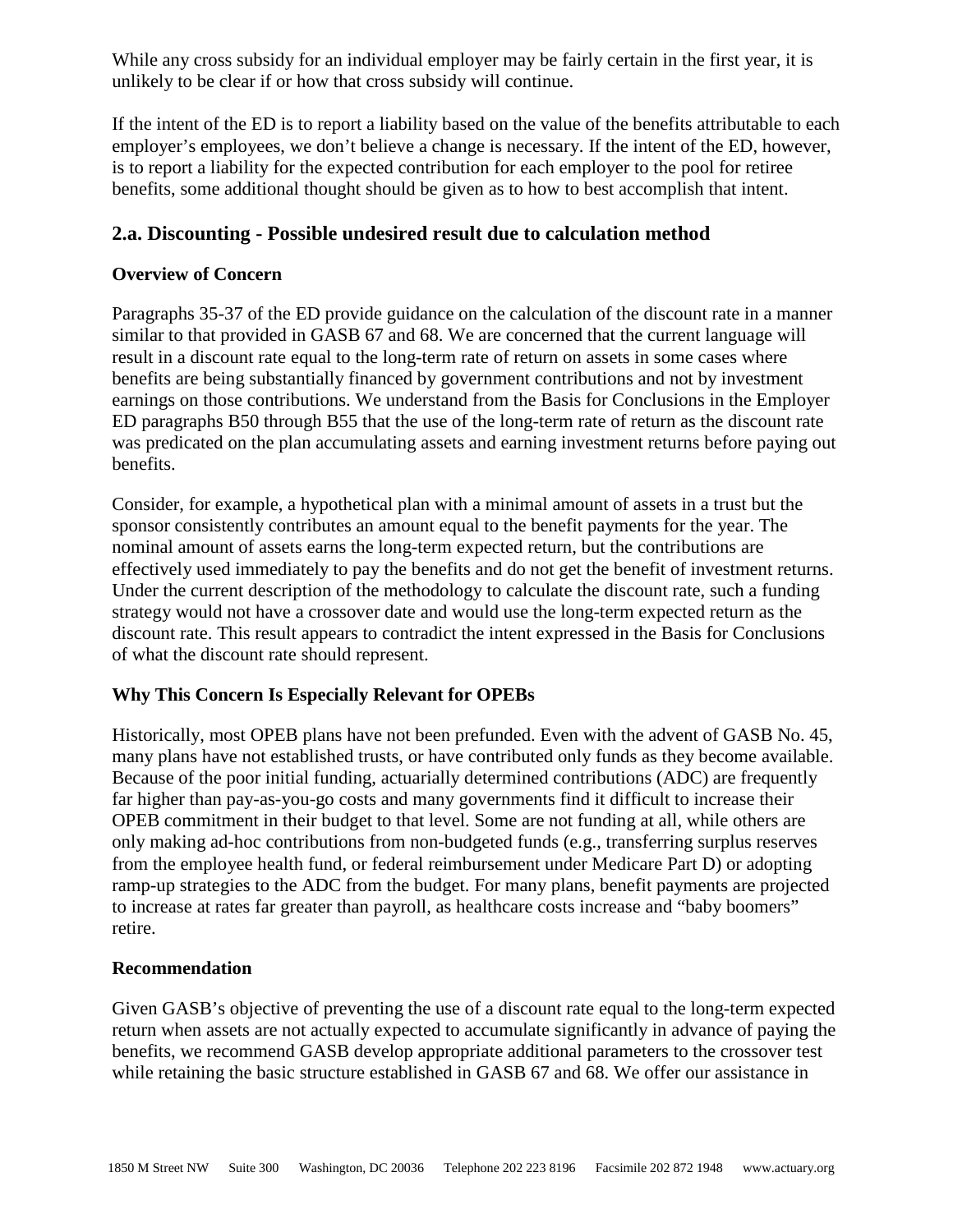developing these parameters and exploring approaches (a few outlined below) that might work, but additional research would be required before we could make a specific recommendation.

Option 1: One approach would be to limit the rate of contribution growth that could be considered in the crossover test. A limit equal to the rate of assumed payroll growth is too strict to accommodate contribution-smoothing techniques that are typical with actuarially determined contributions. Limiting contribution growth rates to the rate of payroll growth after a period of 5 to 7 years, however, would allow for most contribution-smoothing techniques while limiting the back loading of contributions that occurs with pay-as-you-go and similar funding strategies that do not accumulate significant assets before benefits are paid.

Option 2: The second approach would be to require benefit payments, prior to the accumulation of assets equal to some multiple of benefit payments (e.g., 7), to be discounted at the municipal bond rate. So, for example, if benefit payments were \$100 for the first year, they could not be discounted at the long-term expected return unless there was at least \$700 in assets in the trust. Once this threshold was achieved, all future benefit payments could be discounted at the longterm expected return until a crossover date. This limitation is intended to require that a plan has significant assets earning an investment return before benefit payments can be discounted at the long-term expected return.

The difficulty in this approach is determining a reasonable multiple of benefit payments to use as a threshold. One possibility is to determine the amount of assets required such that investment returns would be expected to pay for 50% of each year's benefit payments. If the long-term expected return is 7.00%, the trust would need assets approximately equal to 7 times benefit payments to be expected to earn half of the benefit payments in investment earnings (e.g., 7.00%  $x$  \$700 = \$49, which is slightly less than half of the \$100 in benefit payments used in the example above).

Option 3: A third approach would be to state that an amount equal to the service cost for future employees should be subtracted from the total projected future contributions for purposes of the crossover test. Paragraph 35 of the ED states that contributions "intended to finance the service costs of future employees" should be excluded from the crossover test. If the sponsor is making contributions based on the pay-as-you-go costs (perhaps plus a nominal amount), none of the contributions are intended to finance service costs, so they may reasonably interpret the standard to include all of these contributions in the crossover test. We suggest that for purposes of the crossover test, the contributions should first be deemed to be intended to finance the service costs of future employees, so this amount would need to be subtracted from the total contribution amount. This interpretation would be similar to the interpretation of statutory contribution rates in a pension plan.

We hesitate to recommend any of these specific options because we have not had sufficient time to test them in a variety of situations, to ensure they produce the desired results for OPEB plans. We offer to work with GASB to develop and refine an approach if any of these methods or other alternatives would better meet GASB's objectives related to the discount rate.

### **2.b. Clarification of Possible Multiple Cross Over Dates**

Paragraph 38 identifies at what rate expected benefit payments should be discounted.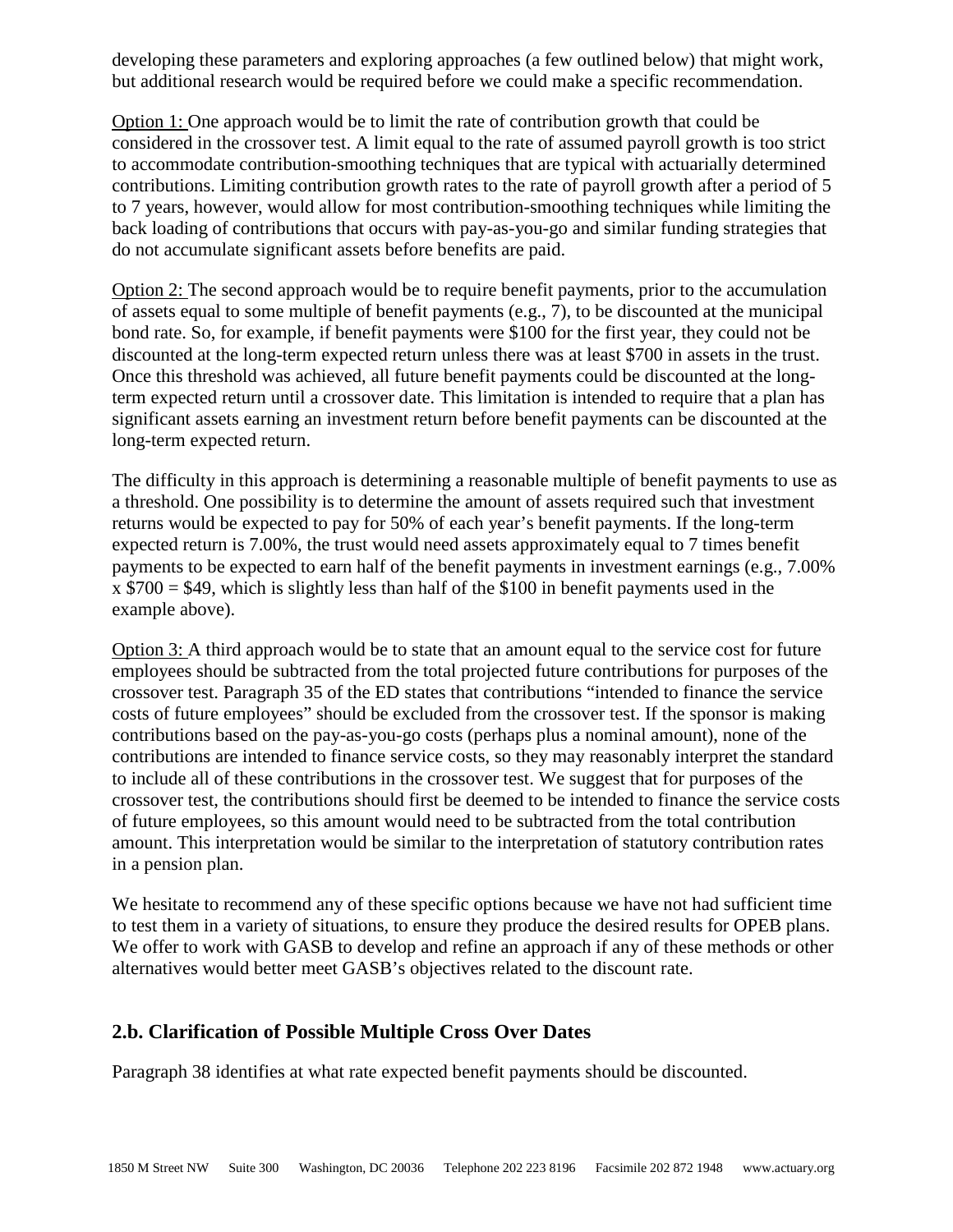*For each future period, if the amount of the OPEB plan's fiduciary net position is projected to be greater than or equal to the benefit payments that are projected to be made in that period and OPEB plan assets up to that point are expected to be invested using a strategy to achieve the long-term expected rate of return, the actuarial present value of benefit payments projected to be made in the period should be determined using the long-term expected rate of return on those investments.* 

This text can be interpreted to indicate that, once the plan is projected to run out of money (or can only make it through the year with current contributions), use of the bond rate is mandated for all future years, even if large inflows (and solvency) are projected in subsequent years (i.e., the "if" clause has two conditions linked by the "and" – requiring both to be satisfied).

The following graphs illustrate a hypothetical plan that runs a deficit in only the 5th year of projection (projection years 1-4 and 6-80 demonstrate solvency), with the first graph showing the first 9 years and the second graph showing a much longer projection:



Based on the current ED language we understand the actuarial present value of benefit payments for years 5-80 would use the bond rate.

We seek clarification as to whether the ED is requiring the use of the bond rate for all periods after the **initial** point the OPEB plan's fiduciary net position is projected to be less than benefit payments. If that is a proposed requirement, then, in those situations where insolvency may be a temporary event early in the projection period, a significant proportion of benefit payments may be discounted at the bond rate. This would not seem appropriate where the OPEB plan has implemented long-term funding, benefits, and/or investment policies to improve the OPEB plan's financial condition over a period of time (e.g., increasing contributions, tiered benefit structures). We recommend these paragraphs be clarified to allow the use of an appropriate rate of return in any future year in which solvency is determined in conformity with the remaining aspects of the Statement.

### **2.c. General Inflation Assumption**

Paragraph 27 notes that OPEB assumptions are to be selected in conformity with Actuarial Standards of Practice (ASOP) issued by the Actuarial Standards Board. For actuarial valuations, as for any mathematical model, the credibility of results depends on consistency of assumptions and this is stated in several ASOPs, including one relevant to OPEB practice, ASOP No. 27, *Selection of Economic Assumptions for Measuring Pension Obligations*(as revised applicable on and after September 30, 2014).

For economic assumptions such as salary changes, investment return, and macroeconomic growth in the economy as a whole, and healthcare cost trend rates in particular, consistency with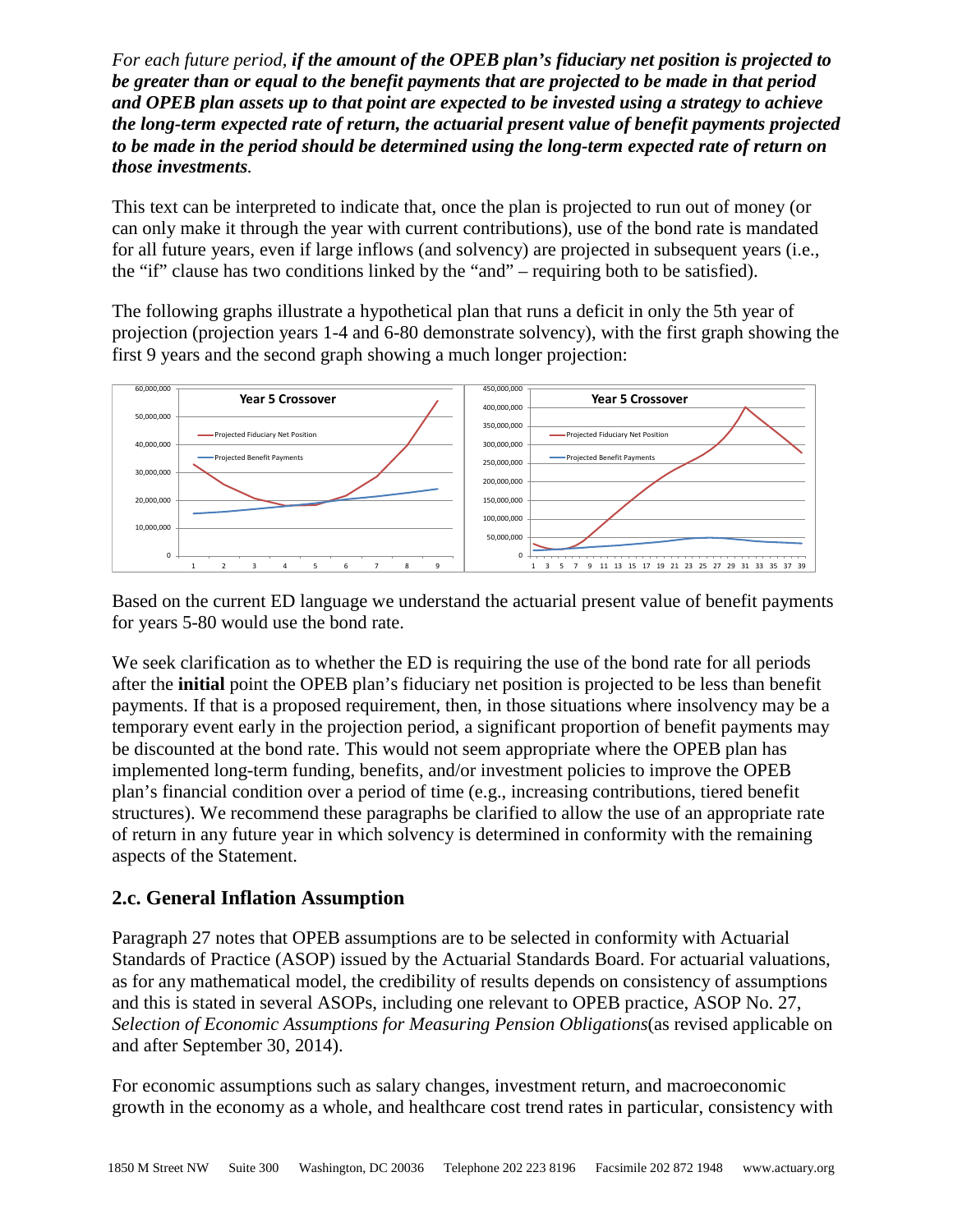inflation assumptions is desirable and can be affirmed through disclosures. A municipal bond rate is an observation that does not have an explicit inflation component. When disclosed, this prescribed assumption may not appear consistent with assumptions such as healthcare trend rates and salary change rates that may be developed from an explicit inflation rate.

### **3. Attribution over Working Lifetime**

Paragraph 40 in the ED calls for the use of the Entry Age Normal Cost method. Sections 40c. and d. state:

*c. The beginning of the attribution period should be the first period in which the employee's service accrues OPEB under the benefit terms, notwithstanding vesting or other similar terms.*

### *d. The service costs of all OPEB should be attributed through all assumed exit ages, through retirement.*

These rules effectively define the ages at which Normal Cost starts and stops under the Entry Age method, but seem inconsistent with the language in GASB 67/68.

### **Entry Age/Start of Normal Cost**

For GASB 67/68, Normal Cost starts when an employee earns a year of credited service under the plan. This is generally a clear point in time and often is defined as when an employee is hired and starts to make employee contributions to a pension plan. This is consistent with the GASB concept of intergenerational equity and spreads the cost across the entire employment relationship.

In OPEB plans, however, accruals and benefit terms may not be well defined and vesting terms may not be used. Plans may restrict eligibility for benefits to a period that does not align with an employee's total years of service. For example, we are aware of situations where employees must be participants in the employer's health plan for the last Y years immediately prior to retirement in order to be eligible for post-employment healthcare coverage. In these situations there may be several employment years before the employee joins the health plan.

In other situations, eligibility rules may require S years of service and attainment of age A. Depending on how the eligibility conditions are defined, this could be interpreted as the start date at age A-S, rather than the age at hire. Costs would be recognized over a shortened period, increasing the likelihood benefit costs may be shifted to future generations of taxpayers.

We suggest clarification of whether Normal Cost should be determined based on an employee's years of service beginning with date of hire and spread as a level cost over the employee's years of service.

# **Alternative Calculation Method for Small Plans**

The Employer ED indicates continued GASB support for non-actuarial measurement under some circumstances. Governmental entities depending on such measurements may lose the considerable benefit of actuarial involvement, not just expertise in measurement, but knowledge of current markets, design options and drivers of cost.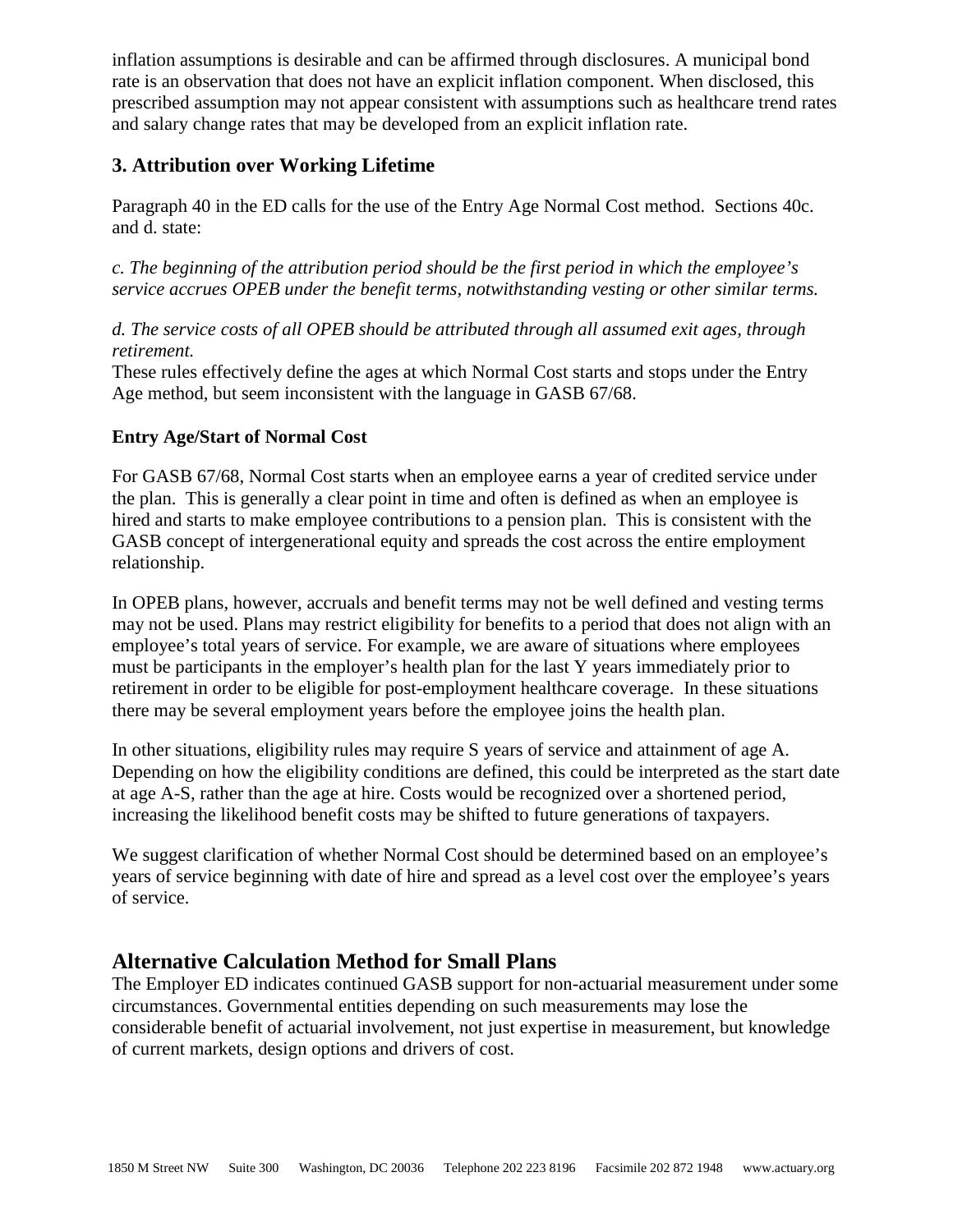We do not endorse the presentation of the alternative method as actuarial, but do see that many factors are based on external actuarially-developed tables of assumptions (mortality, turnover, etc.). Paragraph 204, however, uses a static 4% factor for the expected increase in healthcare costs for each additional year of age. You may wish to consider replacing this specific factor with published morbidity tables.

### **Measuring Expense**

In general, we believe the measurement of OPEB expense in the Employer ED is a reasonable measure. We discuss below where we believe the ED needs clarification.

The ED requires immediate recognition of plan changes but calls for deferred recognition of changes in assumptions or gains/losses due to experience different from expected. For many OPEB benefits, particularly insured medical plans, determining the amount due to plan changes versus amounts due to experience gains/losses will be somewhat arbitrary. For example, a plan sponsor may modify the services provided, expecting a change in utilization and trend rates that would affect costs. Economic rates such as those, however, are also affected by exogenous factors, which would impact costs in the absence of plan changes. In the example of a plan change that reduced the level of benefits, an actuary's professional judgment, in accordance with ASOP guidance, will be utilized in separating changes into experience gain/loss or plan amendment, or both. Some GASB guidance, in the form of disclosure examples, as to how these situations should be handled, would be useful in clarifying GASB's intent.

An illustration of the development of expense components (shown for a few consecutive years), including deferred inflows and outflows would help financial statement preparers better understand how the expense is calculated. Note that currently the development of expense components is not illustrated. (The ED does contain balance sheet illustrations and the reconciliation of Net OPEB liability that are helpful.)

### **Disclosures**

#### **Additional disclosure**

Many OPEB plans pay benefit payments net of retiree contributions from general revenue (this approach is sometimes called pay-as-you-go funding), with perhaps additional ad hoc payments to an irrevocable trust depending upon the availability of funds. Benefit payments often are expected to increase rapidly due to medical inflation and an increased number of retirees. Accordingly, we suggest the ED require disclosure of a schedule showing the projected benefit payments net of retiree contributions for current members for the next 10 years, both in dollars and as a percentage of payroll. This information will allow users of the financial statements to gauge the impact of the OPEB program on the government's finances. As these amounts are for current members only, they are the same benefit payments that are used to determine how long the plan remains solvent for the discount rate determination. We do not recommend disclosure more than 10 years into the future because the projections do not include the impact of future hires and so may understate future benefit payments. We recommend this information be provided in the notes to the financial statements, but if that is not practical the information should at least be disclosed in the required supplementary information (RSI).

#### **Disclosure of Variations in Discount Rate and Health Care Cost Trend Rate**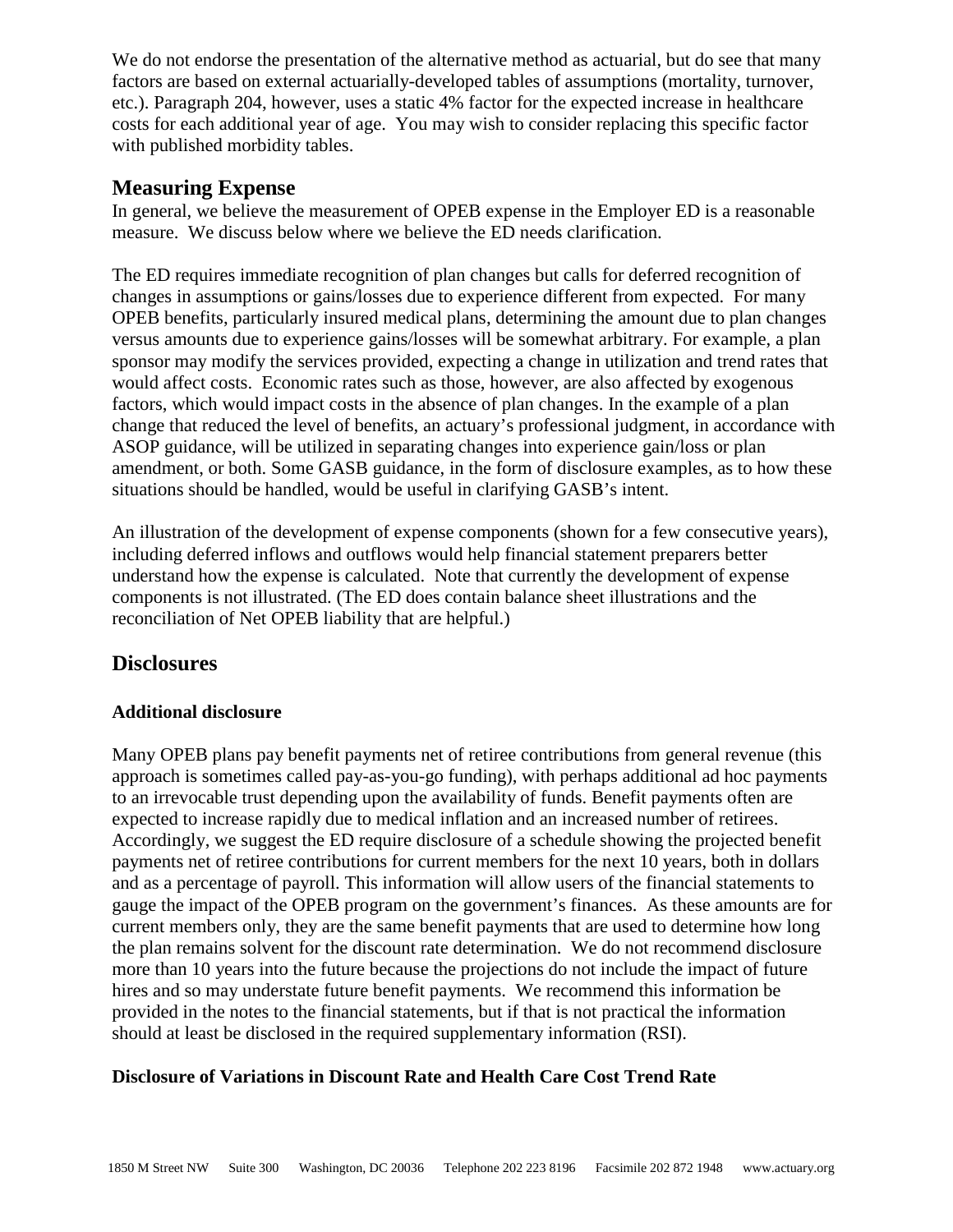Paragraph 51 and others describe disclosures centered on variations on selected discount rate and the healthcare trend rate. We recognize the need for demonstrating the impact of volatility on the net OPEB liability. Providing nine liability measurements, however, would be overly burdensome and costly to produce, and would not provide materially more helpful information to users of financial statements than fewer measurements. As a practical matter, many actuarial valuation programs can, with little additional effort, produce +/- 1% discount rate and health care cost trend rate sensitivities on liabilities. Thus, we recommend these paragraphs be amended to require only the sensitivity measurements related to  $+/- 1\%$  of the discount rate, and  $+/- 1\%$  of the health care cost trend rate (a total of five measurements including the base case). This recommendation can be viewed in matrix form as follows:

|        |                 | Discount Rate |                 |        |
|--------|-----------------|---------------|-----------------|--------|
|        |                 | $-1\%$        | <b>Baseline</b> | $+1\%$ |
| Health | $-1\%$          |               |                 |        |
| Care   | <b>Baseline</b> |               |                 |        |
| Trend  | +1%             |               |                 |        |

In this matrix, the blue-shaded area represents the set of five recommended measurements.

Please consider an even less onerous second option to demonstrate discount rate and trend rate sensitivity: three measurements, namely the base case plus the two extreme cases. This recommendation can be viewed in matrix form as follows:

|        |                 | Discount Rate |                 |        |
|--------|-----------------|---------------|-----------------|--------|
|        |                 | $-1\%$        | <b>Baseline</b> | $+1\%$ |
| Health | $-1\%$          |               |                 |        |
| Care   | <b>Baseline</b> |               |                 |        |
| Trend  | +1%             |               |                 |        |

We believe that either of these alternatives would be sufficient to provide the users of financial statements a sense of how variations in these two important factors can affect liability results.

#### **Requirement to Disclose Dates of Experience Studies**

Paragraphs 49 and others state:

*The dates of experience studies on which significant assumptions are based also should be disclosed.* 

We recognize the need for the disclosure of significant assumptions. The *requirement* to disclose the dates of experience studies, however, more appropriately reflects the pension valuation process and does not consider the differences inherent to the OPEB valuation process.

OPEB valuations may utilize multiple experience "studies" over different and varying periods (depending on how experience study is defined) or may not be based upon any type of formal experience study. If the GASB does not provide a very broad definition of an experience study, we recommend that the requirement to disclose the dates of any experience studies utilized be removed. To align the ED with the guidance provided in ASOP Nos. 4 and 6, we suggest language such as the following: *To the extent feasible, the selection of assumptions should be made after a review of actual experience relevant to a particular assumption. The credibility of*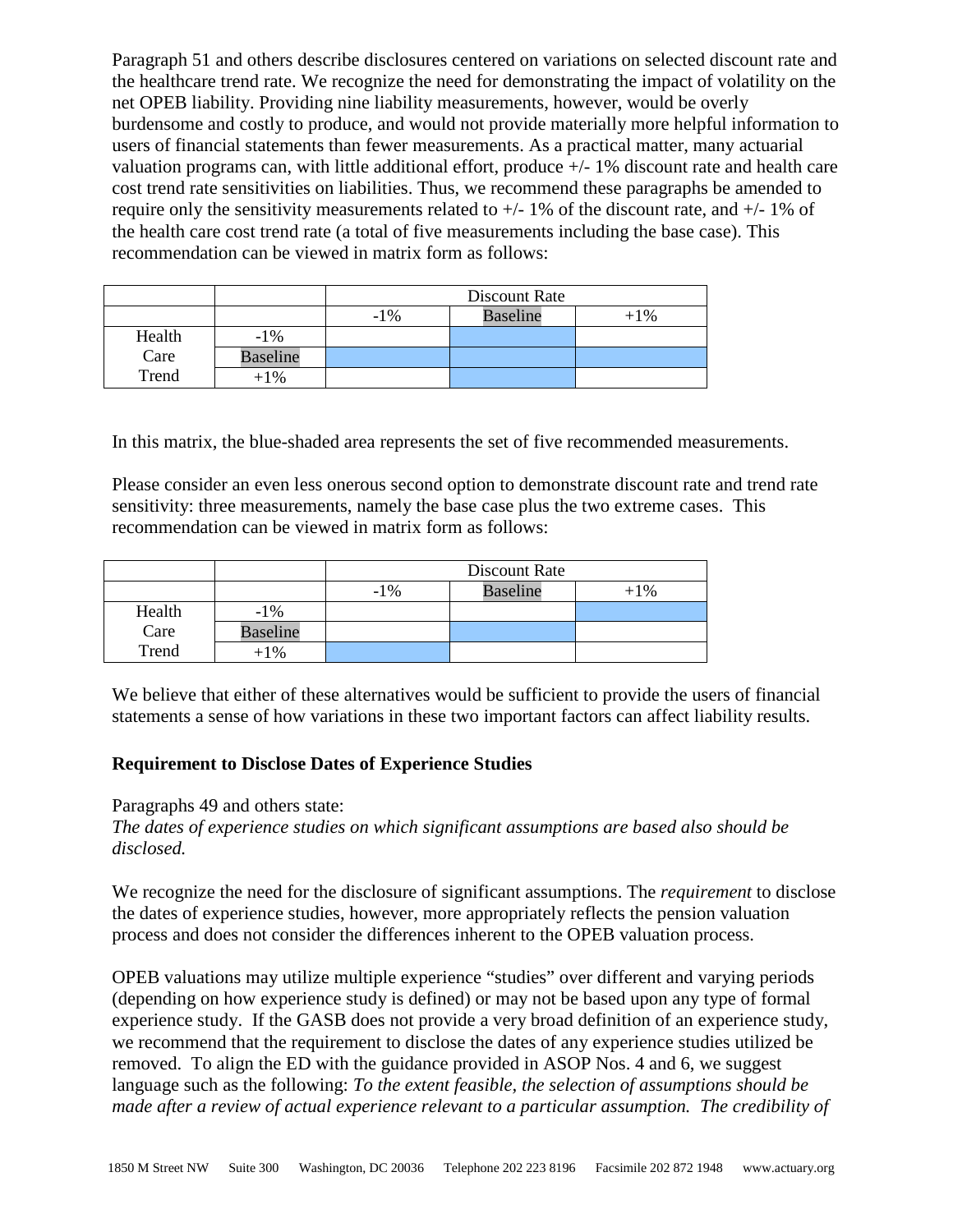*that experience should be considered in the development of the assumption and a description of the experience utilized should be included in the actuarial opinion.*

For example, the development of the per capita claims cost assumption may utilize actual paid claims experience. Though integral to an OPEB valuation, this type of experience may not conform to an experience study as understood by those who practice in the pension area. The ED should encourage a description of the type of experience utilized in the selection of an assumption, along with an explanation of how the experience considered aligns with the chosen assumption. Requiring support for an assumption is the key disclosure, not the dates of an experience study.

#### **Other Disclosure Concerns**

We focus attention on the reporting of "Changes in the Net OPEB liability" as described in paragraphs 53 and 54. Pension valuation is often an annual event. The mathematics is performed each year. Service Cost is one year's accrual. The year's investment income is compared to what was expected a year previously. The ED, however, is silent when the inter-valuation period is more than one year. We suggest that an exhibit showing the required disclosures when the valuation period spans more than one year be provided, to reduce disparity in reporting of changes over a multi-year period.

We wish to highlight the concern that, if an actuary performs an analysis which compares the net OPEB liability as of the measurement date to that of "the previous valuation", a more representative reconciliation is obtained if the actuary bases the reconciliation on the prior net OPEB liability *calculated* at the last full valuation (which may be two or three years ago), rather than the one *estimated* last year.

Alternatively, the same concern might be expressed by asking whether "Service cost" in item 53(b)(1) is for year 1 (valuation output), or year 2 (estimated), or the sum of the two? The situation is more complicated and potentially more misleading if there are assets involved, since, in the off-year, we might have a somewhat realistic asset value and an estimated liability value. Rather than list items in paragraphs 53 and 54 item-by-item, we suggest that GASB simply provide exhibits which illustrate how a multi-year analysis should be reported.

### **Illustrations**

Earlier parts of this letter have raised a few points about illustrations. We here note that the EDs lack an illustration of the development of the discount rate used in the calculation of the net OPEB liability. We recommend that such an illustration be included similar to what is included in GASB Statements 67 and 68.

We also request that an illustrative example of a reconciliation of the net OPEB liability be provided. That example would show, for a 10-year period, the following elements of a reconciliation of the beginning year net OPEB liability: annual prefunding contribution to a trust, the OPEB expense, annual benefit payments from outside a trust, and the change in deferred inflows and outflows, to arrive at the end of year net OPEB liability.